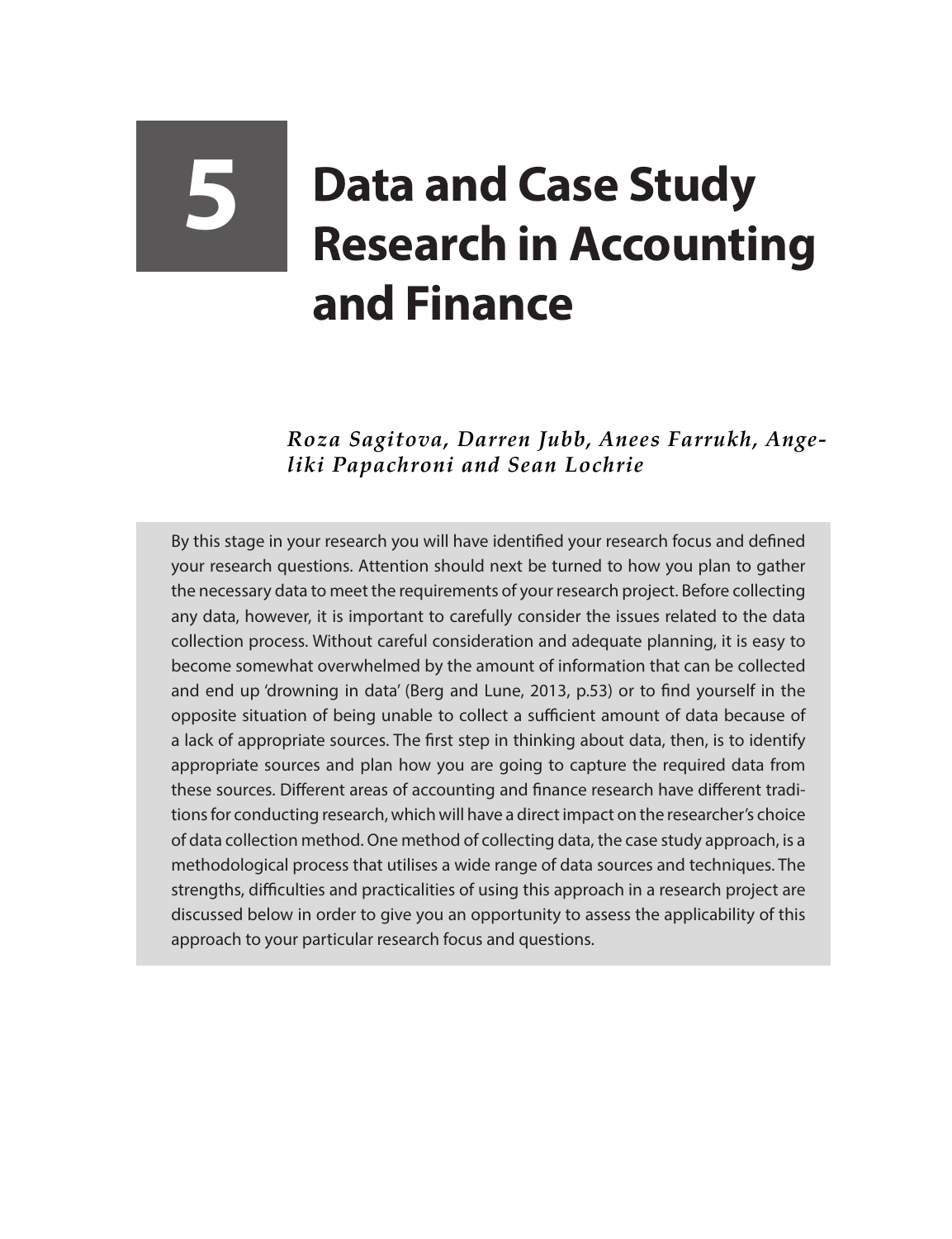## **Data and different research traditions**

Within accounting and finance research there are a diverse range of approaches that can be employed when carrying out research and, as a result, there is a plethora of collection techniques that are applicable to this type of research. The selection of a particular method of data collection is motivated by several factors. At the centre of this decision is your view of what constitutes knowledge and your consideration of the nature of social reality. Space restrictions prohibit us from embarking on a full discussion of these issues; however, in previous chapters, consideration has been given to the various viewpoints that may underpin accounting and finance research and which result in the myriad approaches that are employed in that research. It is important to note at this stage how these viewpoints influence your choice of research focus and questions, and thus have a direct impact on your choice of research method. To demonstrate this point we will take one example, alluded to in Chapter 1, of financial accounting research, which can be split into the two traditions of realist research and relativist research. The methodologies applied across these approaches will vary widely; those approaching financial accounting research from the realist tradition will be more likely to take a viewpoint that lies towards the positivist side of the Methods Map (displayed in Chapter 4) and will favour methods that seek to verify hypotheses using statistical generalisations (Guba and Lincoln, 1994), thus making them more likely to adopt quantitative research methods. On the other hand, the views of researchers whose outlook is born of relativism lie closer to the interpretivist approach to conducting research; these researchers would likely be aiming to understand the underlying processes of a phenomenon as experienced by the social actors themselves and will favour qualitative methods of inquiry. In short, the approach you take in carrying out your research and the data sources that you select will depend upon the wider methodology and philosophical orientation that you adopt as a researcher, as well as the purpose and nature of the research projects you are conducting.

## **Sources of data**

Moving on from your ontological and epistemological beliefs, there is a further important decision at the inception of your research project that you must address; this concerns the data sources that you intend to draw on in the course of your investigation. There are two main types of data that are used in accounting and finance research: primary and secondary. These can each be used singularly or, in certain situations, there may be greater benefit to be had in combining both types of data. This is discussed further in the sections below.